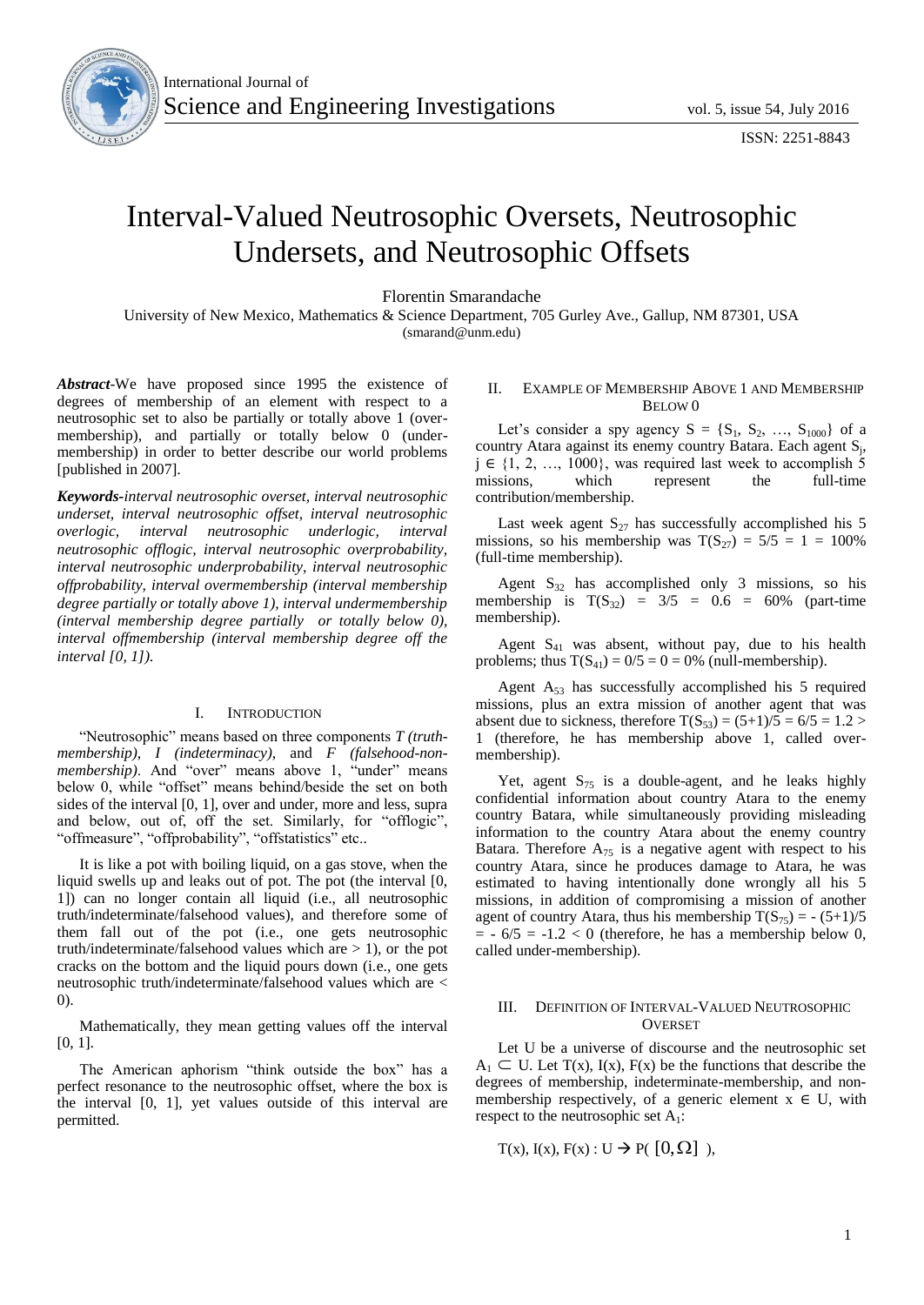where  $0 < 1 < \Omega$ , and  $\Omega$  is called over limit,

T(x), I(x), F(x)  $\subseteq [0, \Omega]$ , and P( $[0, \Omega]$ ) is the set of all subsets of  $[0,\Omega]$ .

An Interval-Valued Neutrosophic Overset  $A_1$  is defined as:

 $A_1 = \{(x, \langle T(x), I(x), F(x) \rangle), x \in U\},\$ 

such that there exists at least one element in  $A_1$  that has at least one neutrosophic component that is partially or totally above 1, and no element has neutrosophic components that is partially or totally below 0.

For *example*:  $A_1 = \{(x_1, \langle 1, 1.4], 0.1, 0.2\rangle), (x_2, \langle 0.2,$ [0.9, 1.1], 0.2>)}, since  $T(x_1) = (1, 1.4)$  is totally above 1,  $I(x_2)$  $=$   $[0.9, 1.1]$  is partially above 1, and no neutrosophic component is partially or totally below 0.

#### IV. DEFINITION OF INTERVAL-VALUED NEUTROSOPHIC **UNDERSET**

Let U be a universe of discourse and the neutrosophic set  $A_2 \subset U$ . Let T(x), I(x), F(x) be the functions that describe the degrees of membership, indeterminate-membership, and nonmembership respectively, of a generic element  $x \in U$ , with respect to the neutrosophic set  $A_2$ :

 $T(x)$ ,  $I(x)$ ,  $F(x)$ :  $U \rightarrow [Y,1]$ ,

where  $\Psi < 0 < 1$ , and  $\Psi$  is called underlimit,

T(x), I(x), F(x)  $\subseteq [\Psi,1]$ , and P( $[\Psi,1]$ ) is the set of all subsets of  $[\Psi, 1]$ .

An Interval-Valued Neutrosophic Underset  $A_2$  is defined as:

 $A_2 = \{(x, \langle T(x), I(x), F(x) \rangle), x \in U\},\$ 

Such that there exists at least one element in  $A_2$  that has at least one neutrosophic component that is partially or totally below 0, and no element has neutrosophic components that are partially or totally above 1.

For *example*:  $A_2 = \{(x_1, \langle (-0.5, -0.4), 0.6, 0.3 \rangle), (x_2, \langle 0.2,$ 0.5,  $[-0.2, 0.2]$ ), since  $T(x_1) = (-0.5, -0.4)$  is totally below 0,  $F(x_2) = [-0.2, 0.2]$  is partially below 0, and no neutrosophic component is partially or totally above 1.

#### V. DEFINITION OF INTERVAL-VALUED NEUTROSOPHIC **OFFSET**

Let U be a universe of discourse and the neutrosophic set  $A_3 \subset U$ . Let T(x), I(x), F(x) be the functions that describe the degrees of membership, indeterminate-membership, and nonmembership respectively, of a generic element  $x \in U$ , with respect to the set  $A_3$ :

 $T(x)$ ,  $I(x)$ ,  $F(x)$ :  $U \rightarrow P(\ [ \Psi, \Omega ] )$ ,

where  $\Psi < 0 < 1 < \Omega$ , and  $\Psi$  is called underlimit, while  $\Omega$  is called overlimit,

T(x), I(x), F(x)  $\subseteq [\Psi, \Omega]$ , and P( $[\Psi, \Omega]$ ) is the set of all subsets of  $[\Psi, \Omega]$ .

An Interval-Valued Neutrosophic Offset  $A_3$  is defined as:

 $A_3 = \{(x, \langle T(x), I(x), F(x) \rangle), x \in U\},\$ 

such that there exist some elements in  $A_3$  that have at least one neutrosophic component that is partially or totally above 1, and at least another neutrosophic component that is partially or totally below 0.

For *examples*:  $A_3 = \{(x_1, \langle 1.1, 1.2], 0.4, 0.1 \rangle), (x_2, \langle 0.2,$ 0.3, (-0.7, -0.3)>)}, since  $T(x_1) = [1.1, 1.2]$  that is totally above 1, and  $F(x_2) = (-0.7, -0.3)$  that is totally below 0.

Also B<sub>3</sub> = {(a, <0.3, [-0.1, 0.1], [1.05, 1.10]>)}, since I(a) =  $[- 0.1, 0.1]$  that is partially below 0, and  $F(a) = [1.05, 1.10]$  that is totally above 1.

#### VI. INTERVAL-VALUED NEUTROSOPHIC OVERSET / UNDERSET / OFFSET OPERATORS

Let U be a universe of discourse and  $A = \{(x, \langle T_A(x), I_A(x), \rangle\}$  $F_A(x)$ ,  $x \in U$  and  $B = \{(x, \langle T_B(x), I_B(x), F_B(x) \rangle), x \in U\}$  be two interval-valued neutrosophic oversets / undersets / offsets.

 $T_A(x)$ ,  $I_A(x)$ ,  $F_A(x)$ ,  $T_B(x)$ ,  $I_B(x)$ ,  $F_B(x)$ : U  $\rightarrow P(\Psi, \Omega)$ ,

where P( $[\Psi, \Omega]$ ) means the set of all subsets of  $[\Psi, \Omega]$ ,

and  $T_A(x)$ ,  $I_A(x)$ ,  $F_A(x)$ ,  $T_B(x)$ ,  $I_B(x)$ ,  $F_B(x) \subseteq [\Psi, \Omega]$ ,

with  $\Psi \leq 0 < 1 \leq \Omega$ , and  $\Psi$  is called underlimit, while  $\Omega$  is called overlimit.

We take the inequality sign  $\leq$  instead of  $\leq$  on both extremes above, in order to comprise all three cases: overset {when  $\Psi =$ 0, and  $1 < \Omega$  }, underset {when  $\Psi < 0$ , and  $1 = \Omega$  }, and offset {when  $\Psi < 0$ , and  $1 < \Omega$  }.

*A. Interval-Valued Neutrosophic Overset / Underset / Offset Union*

Then  $A \cup B =$ 

 $\{(x, \langle \max\{\inf(T_A(x)), \inf(T_B(x))\}, \max\{\sup(T_A(x)),\}\}$  $sup(T_B(x))$ ],

 $[\min\{\inf(I_A(x)), \inf(I_B(x))\}, \min\{\sup(I_A(x)),\}$  $sup(I_{\rm B}(x)\}\$ ,

 $[\min{\{inf(F_A(x)), inf(F_B(x))\}}, \min{\{sup(F_A(x)),\}}$  $sup(F_B(x)] >, x \in U$ .

International Journal of Science and Engineering Investigations, Volume 5, Issue 54, July 2016 2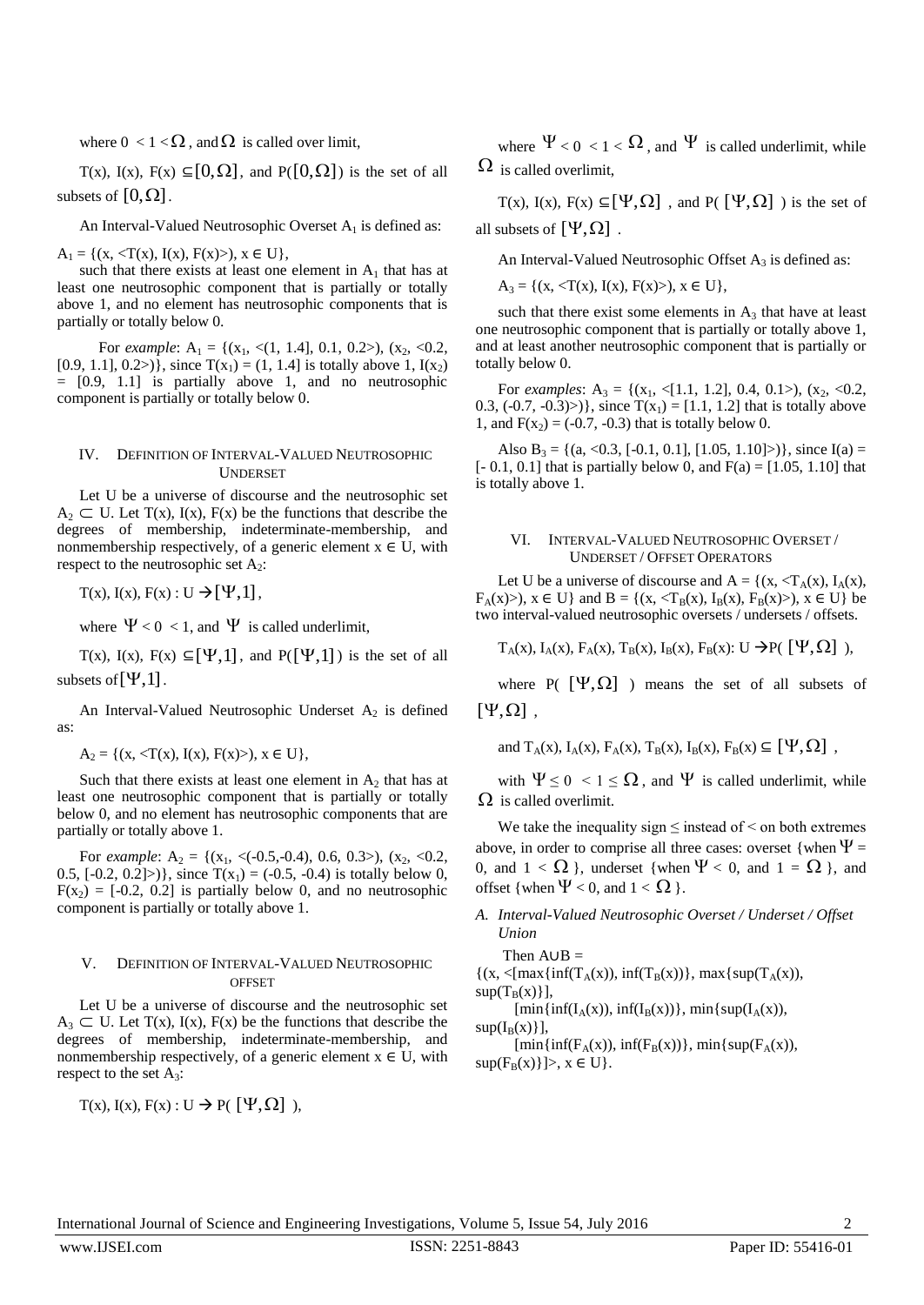*B. Interval-Valued Neutrosophic Overset / Underset / Offset Intersection*

Then  $A \cap B =$ 

 $\{(x, \leq [min\{inf(T_A(x)), inf(T_B(x))\}, min\{sup(T_A(x)),$  $sup(T_B(x))$ ],

 $[\max\{ \inf(I_A(x)), \inf(I_B(x)) \}, \max\{ \sup(I_A(x)),$  $sup(I_B(x)]$ ,

 $[\max\{ \inf(F_A(x)), \inf(F_B(x)) \}, \max\{ \sup(F_A(x)),$ 

 $\sup(F_B(x)] >, x \in U$ .

*C. Interval-Valued Neutrosophic Overset / Underset / Offset Complement*

The complement of the neutrosophic set A is

 $C(A) = \{(x, \langle F_A(x), \rangle\}$ 

 $\begin{bmatrix} 1 & 1 & 1 \\ 1 & 1 & 1 \end{bmatrix}$  $\Psi + \Omega$  - sup{I<sub>A</sub>(x)},  $\Psi + \Omega$  - inf{I<sub>A</sub>(x)}],  $T_A(x)$ ,  $x \in U$ .

# VII. CONCLUSION

After designing the neutrosophic operators for singlevalued neutrosophic overset/underset/offset, we extended them<br>to interval-valued neutrosophic overset/underset/offset to interval-valued neutrosophic overset/underset/offset operators. We also presented another example of membership above 1 and membership below 0.

Of course, in many real world problems the neutrosophic union, neutrosophic intersection, and neutrosophic complement for interval-valued neutrosophic overset/underset/offset can be used. Future research will be focused on practical applications.

#### **REFERENCES**

- [1] Florentin Smarandache, A Unifying Field in Logics: Neutrosophic Logic. Neutrosophy, Neutrosophic Set, Neutrosophic Probability and Statistics, ProQuest Info & Learning, Ann Arbor, MI, USA, pp. 92-93, 2007, http://fs.gallup.unm.edu/ebook-neutrosophics6.pdf ; first edition reviewed in Zentralblatt für Mathematik (Berlin, Germany): https://zbmath.org/?q=an:01273000 .
- [2] Neutrosophy at the University of New Mexico's website: http://fs.gallup.unm.edu/neutrosophy.htm
- [3] Neutrosophic Sets and Systems, international journal, in UNM website: http://fs.gallup.unm.edu/NSS;

and http://fs.gallup.unm.edu/NSS/NSSNeutrosophicArticles.htm

- [4] Florentin Smarandache, Neutrosophic Set A Generalization of the Intuitionistic Fuzzy Set; various versions of this article were published as follows: in International Journal of Pure and Applied Mathematics, Vol. 24, No. 3, 287-297, 2005; in Proceedings of 2006 IEEE International Conference on Granular Computing, edited by Yan-Qing Zhang and Tsau Young Lin, Georgia State University, Atlanta, USA, pp. 38-42, 2006; in Journal of Defense Resources Management, Brasov, Romania, No. 1, 107-116, 2010. as A Geometric Interpretation of the Neutrosophic Set – A Generalization of the Intuitionistic Fuzzy Set, in Proceedings of the 2011 IEEE International Conference on Granular Computing, edited by Tzung-Pei Hong, Yasuo Kudo, Mineichi Kudo, Tsau-Young Lin, Been-Chian Chien, Shyue-Liang Wang, Masahiro Inuiguchi, GuiLong Liu, IEEE Computer Society, National University<br>of Kaohsiung. Taiwan. 602-606. 8-10 November 2011: of Kaohsiung, Taiwan,  $602-606$ ,  $8-10$  November http://fs.gallup.unm.edu/IFS-generalized.pdf
- [5] Florentin Smarandache, Degree of Dependence and Independence of the (Sub)Components of Fuzzy Set and Neutrosophic Set, Neutrosophic Sets and Systems (NSS), Vol. 11, 95-97, 2016.
- [6] Florentin Smarandache, Vietnam Veteran în Stiințe Neutrosofice, instantaneous photo-video diary, Editura Mingir, Suceava, 2016.
- [7] Florentin Smarandache, Neutrosophic Overset Applied in Physics, 69th Annual Gaseous Electronics Conference, Bochum, Germany [through American Physical Society (APS)], October 10, 2016 - Friday, October 14, 2016. Abstract submitted on 12 April 2016.
- [8] Dumitru P. Popescu, Să nu ne sfiim să gândim diferit de vorbă cu prof. univ. dr. Florentin Smarandache, Revista "Observatorul", Canada, Tuesday, June 21, 2016, http://www.observatorul.com/default.asp?action=articleviewdetail&ID= 15698
- [9] F. Smarandache, Operators on Single-Valued Neutrosophic Overset, Neutrosophic Underset, and Neutrosophic Offset, Annals of Pure and Applied Mathematics, submitted, 2016.
- [10] F. Smarandache, History of Neutrosophic Theory and its Applications (Neutrosophic Over-/Under-/Off-Set and -Logic), International Conference on Virtual Learning, Virtual Learning - Virtual Reality Models and Methodologies Technologies and Software Solutions, Founder and Chairman of Project: Ph. D. Marin Vlada, Partners: Ph. D. Grigore Albeanu, Ph. D. Adrian Adăscăliței, Ph. D. Mircea Dorin Popovici, Prof. Radu Jugureanu, Ph. D. Olimpius Istrate, Institutions: University of Bucharest, National Authority for Scientific Research,<br>SIVECO Romania, Intel Corporation, 2016, [Intel Corporation,](http://www.intel.com/) 2016, http://www.c3.icvl.eu/2016/smarandache



**Florentin Smarandache** is professor of mathematics at the University of New Mexico and he published over 300 articles and books. He coined the words "neutrosophy" [(French neutre < Latin neuter, neutral, and Greek sophia, skill/wisdom) means knowledge of neutral thought] and its derivatives:

neutrosophic, neutrosophication, neutrosophicator, deneutrosophication, deneutrosophicator, etc. He is the founder and developer of neutrosophic set / logic / probability / statistics etc. In 2006 he introduced the degree of dependence/independence between the neutrosophic components T, I, F.

In 2007 he extended the neutrosophic set to Neutrosophic Overset (when some neutrosophic component is  $> 1$ ), and to Neutrosophic Underset (when some neutrosophic component is  $<$  0), and to Neutrosophic Offset (when some neutrosophic components are off the interval  $[0, 1]$ , i.e. some neutrosophic component  $> 1$  and some neutrosophic component < 0). Then, similar extensions to respectively Neutrosophic Over/Under/Off Logic, Measure, Probability, Statistics etc.

Then, introduced the Neutrosophic Tripolar Set and Neutrosophic Multipolar Set, also the Neutrosophic Tripolar Graph and Neutrosophic Multipolar Graph.

He then generalized the Neutrosophic Logic/Set/Probability to Refined Neutrosophic Logic/Set/Probability [2013], where T can be split into subcomponents T1, T2, ..., Tp, and I into I1, I2, ..., Ir, and F into F1, F2, ..., Fs, where  $p+r+s = n \ge 1$ . Even more: T, I, and/or F (or any of their subcomponents Tj ,Ik, and/or Fl) could be countable or uncountable infinite sets.

In 2015 he refined the indeterminacy "I", within the neutrosophic algebraic structures, into different types of indeterminacies (depending on the problem to solve), such as I1, I2, , Ip with integer  $p \ge 1$ , and obtained the refined neutrosophic numbers of the form Np  $=$  a+b1I1+b2I2+ +bpIp where a, b1, b2, , bp are real or complex numbers, and a is called the determinate part of Np, while for each k in {1, 2, , p} Ik is called the k-th indeterminate part of Np.

Then consequently he extended the neutrosophic algebraic structures to Refined Neutrosophic Algebraic Structures [or Refined Neutrosophic I-Algebraic Structures] (2015), which are algebraic

International Journal of Science and Engineering Investigations, Volume 5, Issue 54, July 2016 3